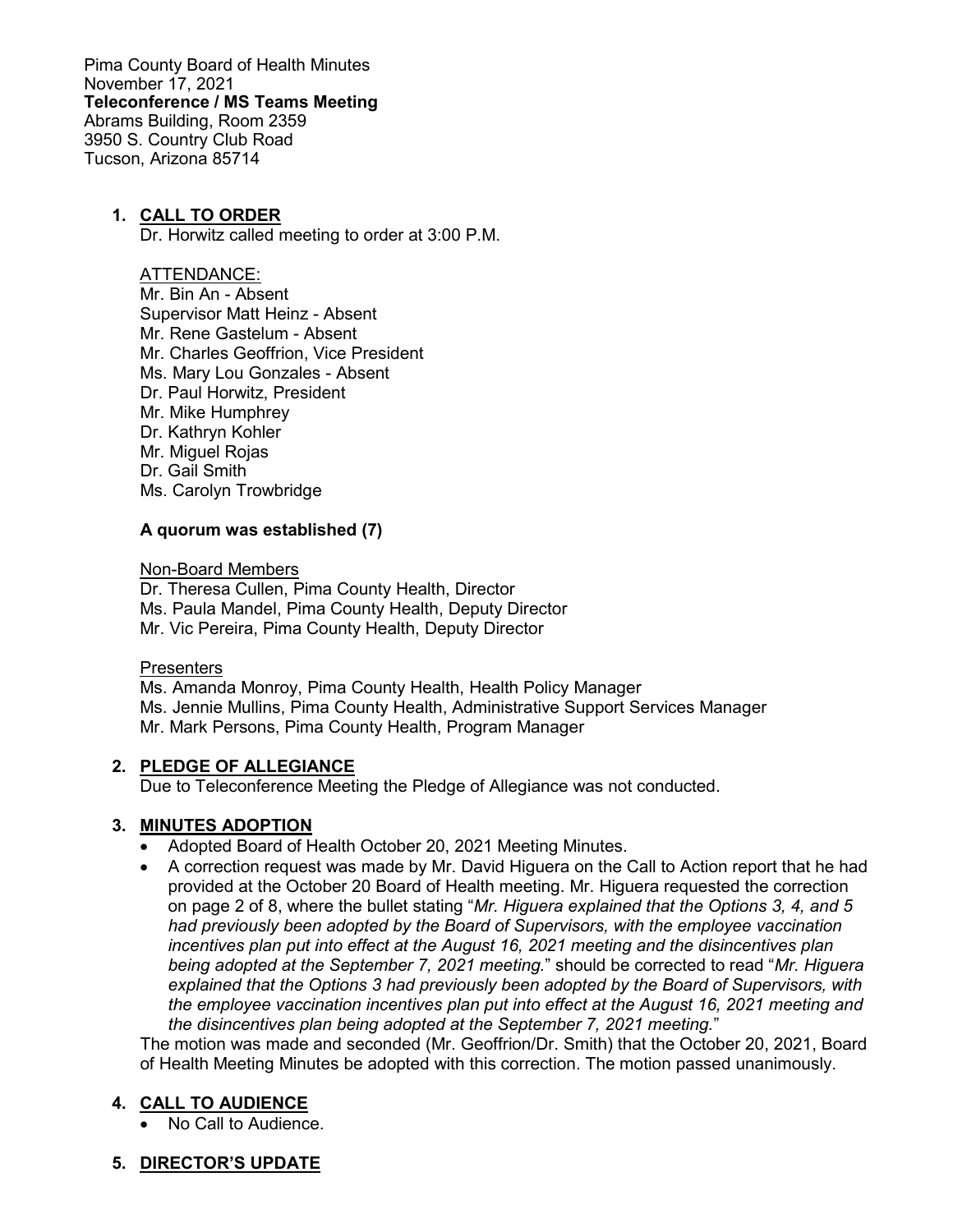Pima County Board of Health Minutes November 17, 2021 Page **2** of **5**

- Dr. Cullen provided a COVID-19 update:
	- o CASES: Pima County remains in a very high transmission phase of 350 cases/100K, which is higher than cases were in summer 2020. About 20-25% of cases can be school-based, depending on the day, and October data indicated that 26% of the positive COVID-19 cases were in vaccinated people.
	- o VACCINATION STATUS: Pima County has given 1.4 million shots
		- 65% of Pima County is fully vaccinated;
		- 70% of 12 year olds are fully vaccinated;
		- 89% of those 65 years old and older are fully vaccinated.
	- $\circ$  TESTING: Pima County Health Department (PCHD) laboratory partners report that the Pima County positivity rate is significantly elevated between 12-14%.
		- Had approximately 31,000 tests last week, of which approximately 12% were positive. The national standard is 1.5 tests per 1,000 people per day, so 1,500 tests per day is adequate testing, and Pima County does more than 1,500 per day.
		- Pima County has given approximately 45,000 BinaxNOW home test kits out. An additional order for approximately 80,000 home test kits has been placed and confirmed with the State.
		- **The vast majority of the home test kits have gone through the K-12 schools.**
		- The Pima County Public Library was provided 20,000 home test kits for distribution at various locations beginning Monday, November 15, 2021.
		- We also worked closely with the Community Advisory Committee to make sure that community-based organizations such as the Tribes, first responders, behavioral health and some faith-based organizations who want BinaxNOW kits are able to get them.
		- Demographic data is being collected on who is getting the BinaxNOW home test kits at PCHD facilities to meet the requirements of the testing equity grant used to provide them. The test kit has a QR code that directs users to instructional videos, as well as enabling self-reporting of test results.
	- o PUBLIC HEALTH ADVISORY (PHA): PCHD sent out a PHA indicating that COVID-19 boosters would be immediately available for anyone 18 years and older at our facilities. The individual must meet the established criteria after initial vaccination: at least six months after having the full series of Pfizer or Moderna, and two months after the J&J vaccination. The goal is to stop the transmission of the disease, based on the high risk status in Pima County and the October data indicating that 26% of the positive COVID-19 cases were in vaccinated people. Additionally, the PHA encouraged people to vaccinate as COVID-19 remains primarily a disease of the unvaccinated.
	- o HOSPITALIZATIONS:
		- Banner Hospitals has seen a significant increase in the number of people in the hospital in Maricopa County due to COVID-19, and also in the ICU with the use of ventilators.
		- Pima County has limited ICU bed availability; on average there have been 2-8 beds.
		- Bed surge capacity is once again fairly limited.
		- 46% of the ventilators in Pima County are in use by COVID-19 patients.
	- $\circ$  Dr. Cullen noted that cause of death determinations of COVID-19 are done at the State level, not at the County level. The State reviews all death certificates and determines whether to count the death as COVID-19 or not; the County can review these but cannot make a change.
	- o SCHOOLS: Dr. Cullen discussed COVID-19 outbreaks in schools, and school closures.
		- As of this morning, there have been 176 outbreaks, with 106 classroom closures. PCHD works closely with the school, the principal and the superintendent in a district to come to a mutual agreement to initiate a closure based on: the number of cases in a school, and/or more than a 10% positivity rate in the classroom or school, as well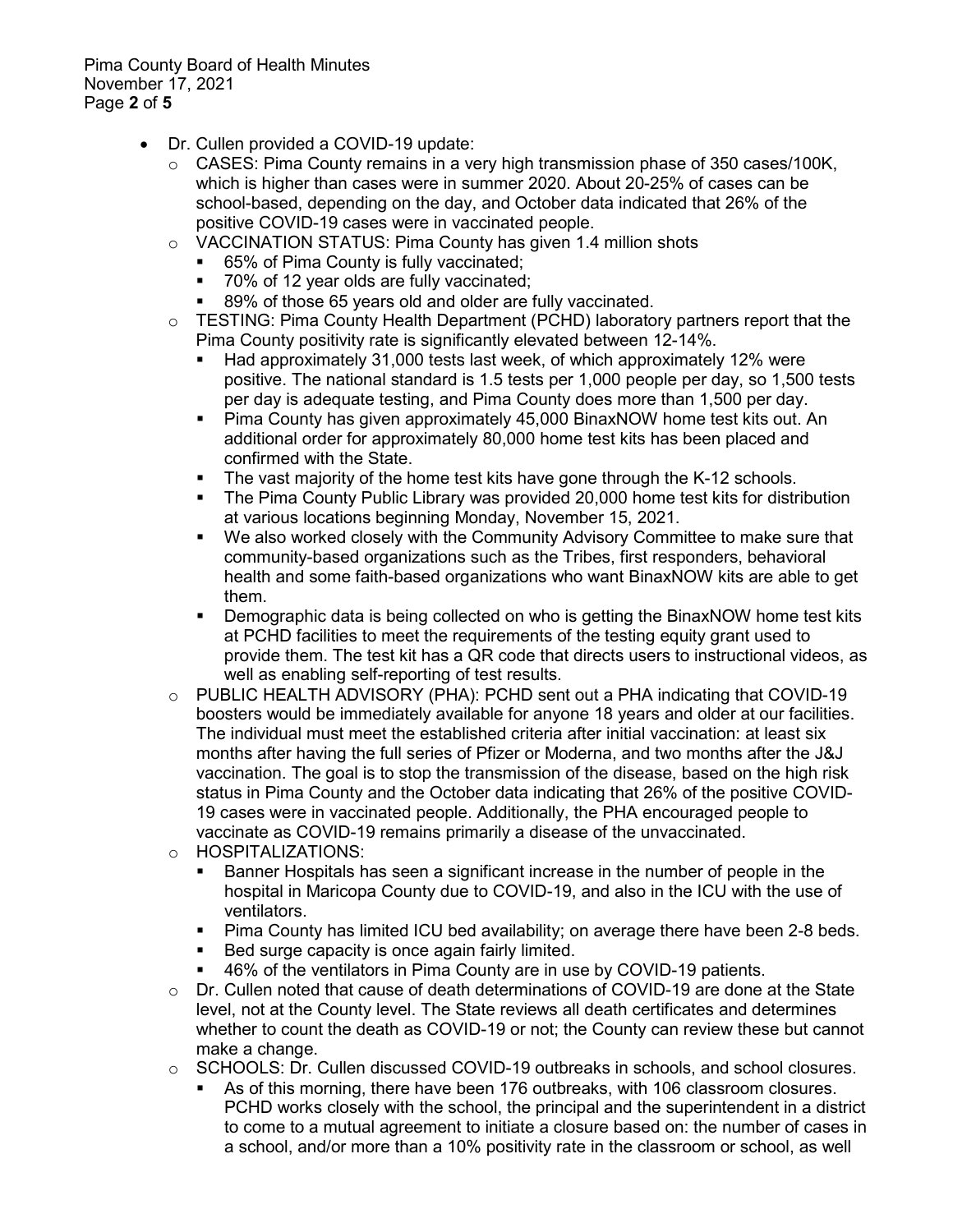as the number of kids that are out, the classroom structure, and masking in the classroom; if there is consistent masking, the positivity rate may be increased to 15% before recommending closure.

- The goal is to keep classrooms open wherever possible. If a school or classroom is closed, the closure runs 10-14 days, and every effort is made by the school to accommodate distance learning during that time.
- If a student is fully vaccinated and is a contact to a case, they do not need to quarantine; this is true regardless of age. It is always recommended that the individual test on day 5-7 post-contact.
- The expectation is that if we can get to full vaccination for 5-11 year olds and get school-based and breakthrough cases better controlled, this will lead to a significant decrease in the case load.
- Dr. Cullen spoke about some of the recent positive public health efforts being made:
	- $\circ$  Dr. Cullen mentioned that due to a significant uptake in people coming to PCHD clinics for COVID-19 vaccinations, they are being educated about the other services that are available to them.
	- $\circ$  A syphilis health advisory was sent to the health advisory network about three weeks ago due to the increase in congenital syphilis that has been seen.
	- $\circ$  Looking at pre-exposure prophylaxis for HIV, called PrEP, with the hope to provide that very early next year.
	- $\circ$  Looking at offering Medication Assisted Treatment (M.A.T.) at our clinics during our needle exchange program for people using narcotics or opioids.
	- o Dr. David Yost has joined the PCHD as the new Tuberculosis Officer, working quartertime.

## **6. PIMA COUNTY SUICIDE AND OVERDOSE FATALITY REVIEW COMMITTEE RECOMMENDATIONS**

- Mr. Mark Person advised that the County organizes and facilitates a disciplinary review team to review individual overdose cases in great detail to determine what the major influential factors are leading up to a fatal overdose. The review team is funded by the State, falls under State statutes, and is comprised of a collection of experts who have some sort of interaction with people that experience overdoses, such as physicians, nurses, behavioral health staff, counselors, law enforcement, and the County Attorney's office.
- Mr. Person presented one of the recent recommendations that is focused on justice-involved populations, people who are in custody in any correctional facility. Many overdose decedents experience that fatal overdose in close proximity to being released from custody due to their tolerance to the drug depleting in the body during custody. Then the next time they use the drug, often at the same amount used prior to being arrested, there is a higher risk of experiencing an overdose. The reality, locally, is that many of these cases happen the day of release.
- The review team discovered several simple recommendations that could be put in place to mitigate the likelihood of a detainee experiencing a fatal overdose when they are released. These recommendations include:
	- $\circ$  Releasing people during normal business hours when they can often get access to the services and help they need;
	- $\circ$  Sending peer-support staff people with lived experience that are recovering and understand addiction – to meet with people in custody, provide some medication, and help them with release plans so they know how to stay safe and get services once they are released.
- Mr. Person noted that there is a real need to establish a platform and standardized review process where the committee's reports could be presented to the Board of Health on a periodic basis for their feedback and guidance on next steps such as partnering with another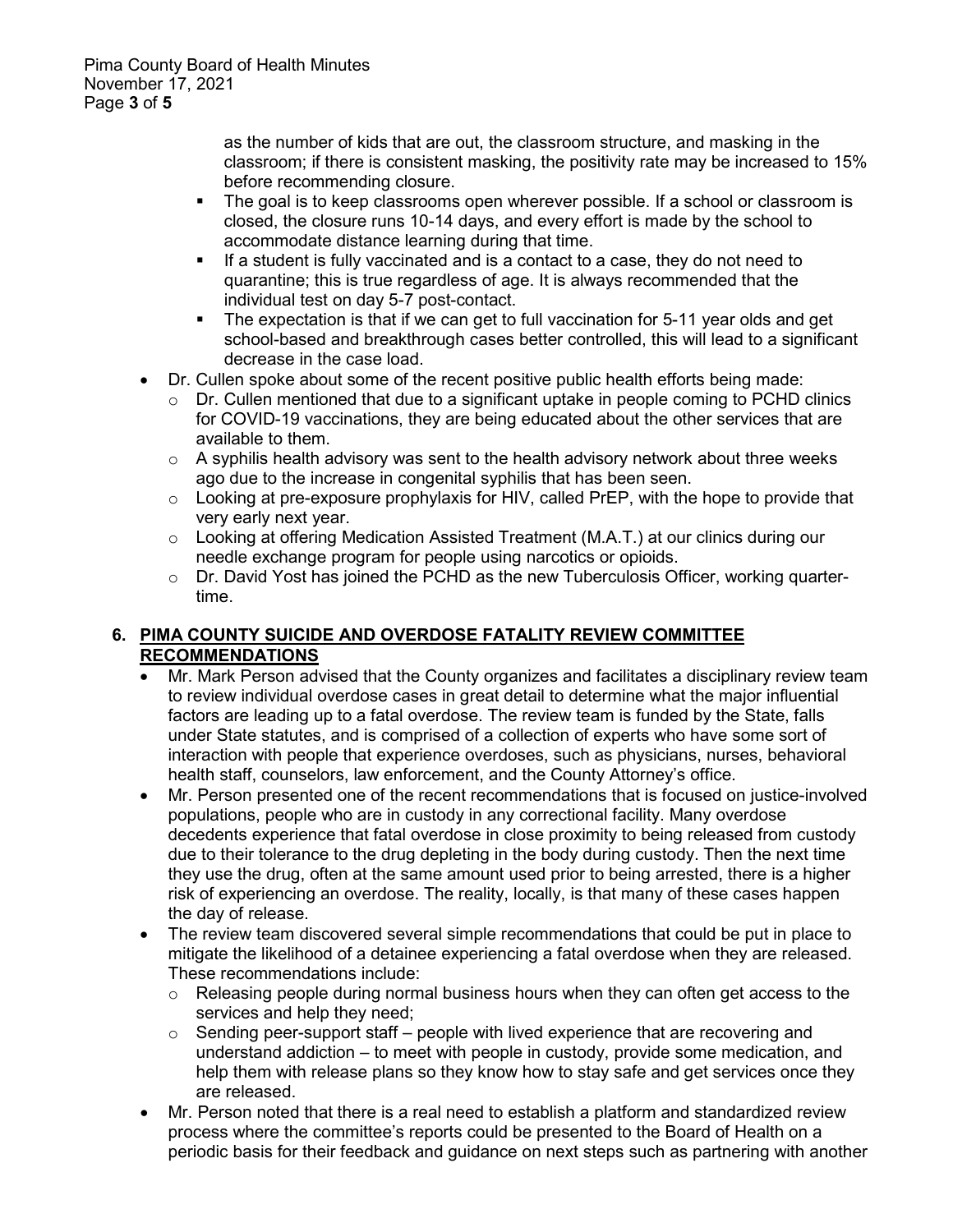County entity or another agency, who needs to be involved, and what additional resources may be needed. The hope is that if a policy-level recommendation is decided during this review process, the Board of Health would proceed in making a recommendation to the Board of Supervisors.

• Dr. Horwitz agreed that this is an excellent suggestion to bring these reports before the Board of Health periodically, and advised Mr. Person to let the Board of Health Coordinator know when a presentation is prepared and it will be put on the agenda.

# **7. COMMUNITY ADVISORY COMMITTEE UPDATE & ACCOMPLISHMENTS**

- Ms. Jennie Mullins presented the requested six month progress update for the Community Advisory Committee (CAC). A handout was sent to Board of Health Members for review.
- Ms. Mullins mentioned that the purpose of the CAC is to advise and guide response plans, build trust amongst organizations, advocate for greater access to many underserved communities, and get input to implement plans being developed.
- Ms. Mullins provided the accomplishments achieved by the CAC since their inception in April: holding multiple visioning sessions to identify community concerns, review strategies of operations in vulnerable communities, providing input into community health needs assessment, which is key to the PCHD reaccreditation process, discussion of a recovery and resiliency strategy going forward, distribution of six mini-grant awards to grow Community Champions, and continuing to expand membership to promote greater diversity.
- Ms. Mullins noted that the CAC is looking forward and planning for the future. There is discussion on how to formalize ways of working together with the PCHD, and various models of formal agreements between community advisory committees and local health departments around the country have been reviewed. Planning has begun in the hope that an in-person retreat can be convened to bring the CAC members together to develop a work plan for the years ahead.

# **8. COVID-19 UPDATE – STANDING ITEM**

Refer to the Director's Update.

# **9. ETHICS COMMITTEE UPDATE – STANDING ITEM**

- Ms. Jennie Mullins advised that the Ethics Committee had a training session on Public Health Ethical Decision-making Framework. The training session was provided by two of the national champions of public health ethics in the country: Dr. Alan Melnick, Clark County, WA Health Officer, and Mr. Matthew Stefanak, a former member of the Board of Health in Mahoning County, OH. Dr. Melnick and Mr. Stefanak were part of developing the Public Health Code of Ethics.
- Ms. Mullins noted that the ethical decision-making training the Ethics Committee received was recently applied on November 10 to a real-world ethical challenge the PCHD is looking at involving providing long-acting, reversible contraceptives through the mobile clinics that PCHD provides in school-based settings. The group reached a consensus to recommend to the Director, reinstating LARC in PCHD mobile clinic settings. Additional work is needed for the department to develop a comprehensive plan to ensure all stakeholder needs are met. Updates will be provided to the Board of Health.

## **10. DECLARING RACIAL & ETHNIC INEQUITIES & INCOME INEQUALITY IN PIMA COUNTY TO BE A PUBLIC HEALTH CRISIS – STANDING ITEM**

• Ms. Amanda Monroy advised that the new Equity Manager, Mr. Andrés Portela, has joined the PCHD. Both Mr. Portela and Ms. Monroy will be providing updates for their respective areas to the Board of Health in the future.